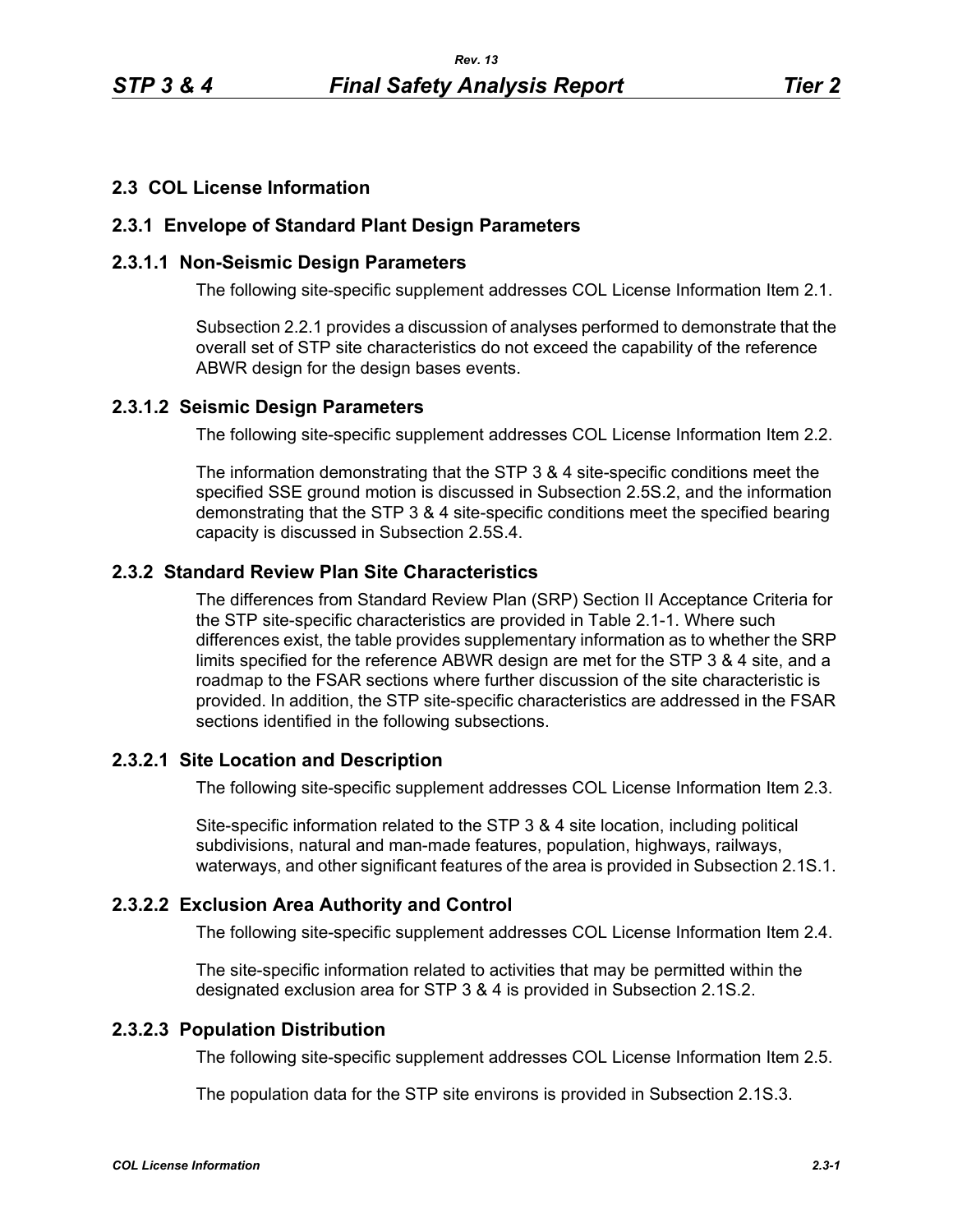## **2.3.2.4 Identification of Potential Hazards in Site Vicinity**

The following site-specific supplement addresses COL License Information Item 2.6.

Information with respect to industrial, military, and transportation facilities and routes to establish the presence and magnitude of potential external hazards at the STP site is provided in Subsections 2.2S.1 and 2.2S.2.

## **2.3.2.5 Evaluation of Potential Accidents**

The following site-specific supplement addresses COL License Information Item 2.7.

The potential accident situations in the vicinity of the STP site and the bases for which these potential accidents are accommodated in the design are provided in Subsection 2.2S.3.

### **2.3.2.6 External Impact Hazards**

The following site-specific supplemental information addresses COL License Information Item 2.8.

A review and evaluation of the effects on the protection criteria of external impact hazards at the STP site, such as general aviation or nearby explosions, is provided in Subsection 2.2S.3.

### **2.3.2.7 Local Meteorology**

The following site-specific supplement addresses COL License Information Item 2.9.

A description of the local meteorology for the STP site is provided in Subsection 2.3S.2.

#### **2.3.2.8 Onsite Meteorological Measurements Program**

The following site-specific supplement addresses COL License Information Item 2.10.

A description of the onsite meteorological measurements program for STP 3 & 4 is provided in Subsection 2.3S.3.

## **2.3.2.9 Short-Term Dispersion Estimates for Accidental Atmospheric Releases**

The following site-specific supplement addresses COL License Information Item 2.11.

The STP 3 & 4 site-specific short-term dispersion estimates are provided in Subsection 2.3S.4. This information is used to ensure that the envelope values provided in Tables 15.6-3, 15.6-7, 15.6-13, 15.6-14 and 15.6-18 of relative concentrations are not exceeded for the STP site.

## **2.3.2.10 Long-Term Diffusion Estimates**

The following site-specific supplement addresses COL License Information Item 2.12.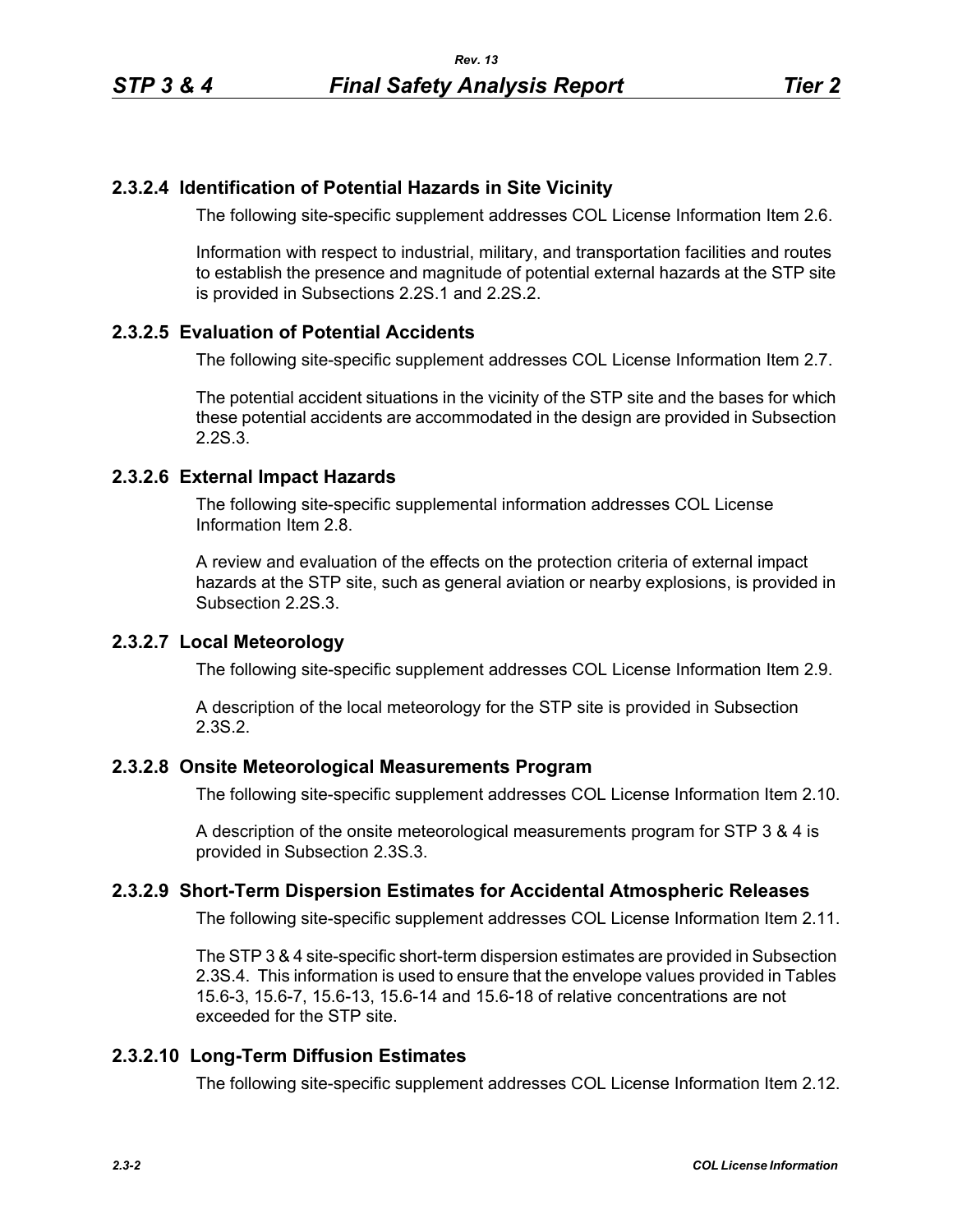The annual average atmospheric dispersion values for reactive releases are provided in Subsection 2.3S.5.

### **2.3.2.11 Hydrologic Description**

The following site-specific supplement addresses COL License Information Item 2.13.

A detailed description of all major hydrologic features on or in the vicinity of the STP site is provided in Subsection 2.4S.1. A specific description of the site and all safetyrelated elevations, structures, exterior accesses, equipment, and systems from the standpoint of hydrology considerations is also provided in Subsection 2.4S.1.

### **2.3.2.12 Floods**

The following site-specific supplement addresses COL License Information Item 2.14.

Site-specific information related to historical flooding and potential flooding at the STP site, including flood history, flood design considerations, and effects of local intense precipitation, is provided in Subsection 2.4S.2.

#### **2.3.2.13 Probable Maximum Flood on Streams and Rivers**

The following site-specific supplement addresses COL License Information Item 2.15.

Site-specific information related to design-basis flooding at the STP site and the extent of flood protection required for the STP 3 & 4 safety-related structures, systems, and components (SSCs) is provided in Section 2.4S.3.

#### **2.3.2.14 Ice Effects**

The following site-specific supplement addresses COL License Information Item 2.16.

The evaluation demonstrating that safety-related facilities and the water supply for STP 3 & 4 are not affected by ice flooding or blockage is provided in Subsection 2.4S.7.

#### **2.3.2.15 Cooling Water Channels and Reservoirs**

The following site-specific supplement addresses COL License Information Item 2.17.

The basis for the hydraulic design of the main cooling reservoir (MCR) and channels used to transport and impound the cooling water supply for STP 3 & 4 is provided in Subsection 2.4S.8.

# **2.3.2.16 Channel Diversions**

The following site-specific supplement addresses COL License Information Item 2.18.

Site-specific information related to channel diversion for the STP site is provided in Subsection 2.4S.9.

#### **2.3.2.17 Flooding Protection Requirements**

The following site-specific supplement addresses COL License Information Item 2.19.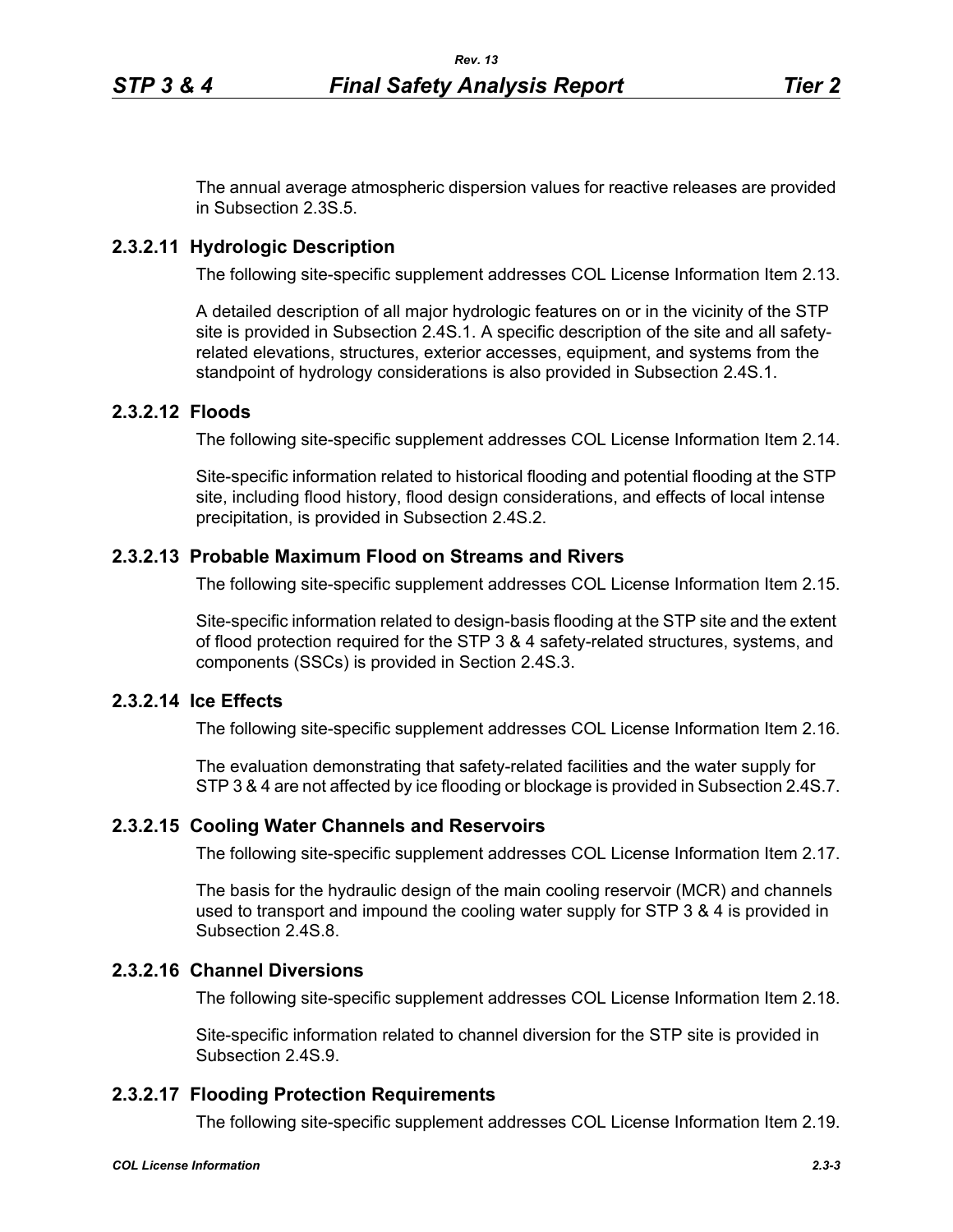Information related to the flooding protection requirements for the STP site is provided in Subsection 2.4S.10.

### **2.3.2.18 Cooling Water Supply**

The following site-specific supplement addresses COL License Information Item 2.20.

The natural events that may reduce or limit the available cooling water supply and the measures taken to ensure that an adequate water supply exists to operate and shut down STP 3 & 4 are identified in Subsection 2.4S.11.

### **2.3.2.19 Accidental Release of Liquid Effluents in Ground and Surface Waters**

The following site-specific supplement addresses COL License Information Item 2.21.

The ability of the surface water environment at the STP site to disperse, dilute, or concentrate accidental releases is discussed in Subsection 2.4S.13. The effects of these releases on existing and known future uses of surface water resources are discussed in Subsections 2.4S.12 and 2.4S.13.

## **2.3.2.20 Technical Specifications and Emergency Operation Requirement**

The following site-specific supplement addresses COL License Information Item 2.22.

Flood protection measures for the STP 3 & 4 safety-related facilities, and provisions used to ensure that an adequate water supply is available to shut down and cool the reactor, are described in Subsection 2.4S.14. The need for technical specifications and/or emergency procedures to ensure these measures is also discussed in Subsection 2.4S.14.

#### **2.3.2.21 Basic Geological and Seismic Information**

The following site-specific supplement addresses COL License Information Item 2.23.

Site-specific information related to regional and site physiography, geomorphology, stratigraphy, lithology, and tectonics for the STP site is provided in Subsection 2.5S.1.

#### **2.3.2.22 Vibratory Ground Motion**

The following site-specific supplement addresses COL License Information Item 2.24.

The STP 3 & 4 site-specific geological, seismological, and geotechnical data, including a comparison of the site-specific SSE (ground motion response spectra) to the design ground spectra (certified seismic design response spectra) in Subsection 2.3.1.2, are discussed in Subsection 2.5S.2.

### **2.3.2.23 Surface Faulting**

The following site-specific supplement addresses COL License Information Item 2.25.

The site-specific geological data used to evaluate surface faulting at STP 3 & 4 is provided in Subsection 2.5S.3.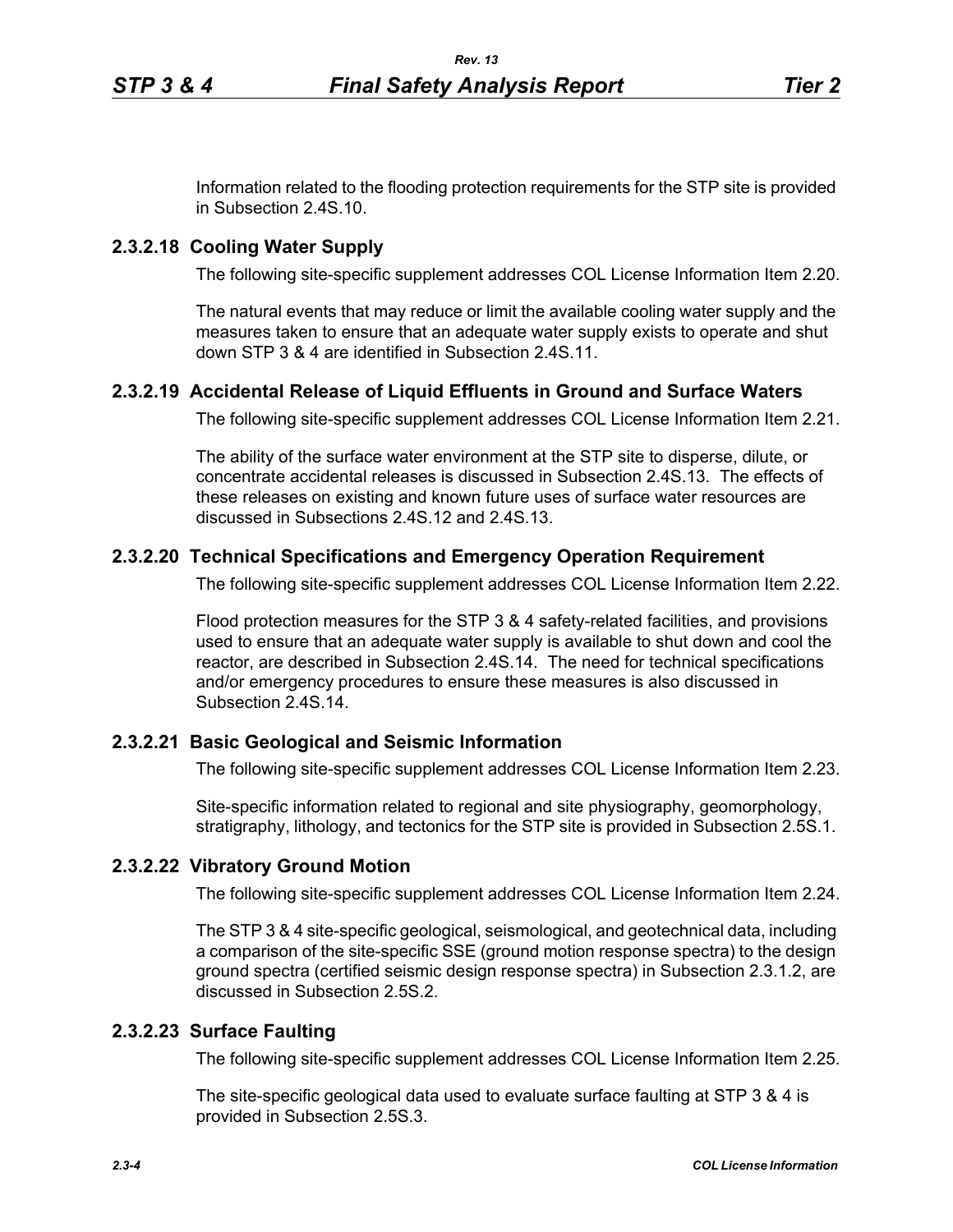### **2.3.2.24 Stability of Subsurface Material and Foundation**

The following site-specific supplement addresses COL License Information Item 2.26.

Information concerning the properties and stability of site-specific soils and rocks under both static and dynamic conditions including the vibratory ground motions associated with the STP site-specific SSE is provided in Subsections 2.5S.2 and 2.5S.4.

### **2.3.2.25 Site and Facilities**

The following site-specific supplement addresses COL License Information Item 2.27.

The detailed description of the STP site conditions and geologic features is provided in Subsection 2.5S.1. This description includes site topographical features and the location of various Seismic Category I structures and appurtenances (pipelines, channels, etc.) with respect to the source of normal and emergency cooling water.

### **2.3.2.26 Field Investigations**

The following site-specific supplement addresses COL License Information Item 2.28.

A discussion of field investigations conducted at the STP site is provided in Subsection 2.5S.4, including the type, quantity, extent, and purpose of the field explorations. Subsection 2.5S.4 and associated appendices include logs of the borings and test pits and results of geophysical surveys, presented in tables and profiles. Records of field permeability tests and other special field tests are also provided.

## **2.3.2.27 Laboratory Investigations**

The following site-specific supplement addresses COL License Information Item 2.29.

The number and type of laboratory tests conducted to assess the STP site and the location of samples taken as part of the field investigations are provided in tabular form in Subsection 2.5S.4. The results of laboratory tests on disturbed and undisturbed soil samples obtained from field investigations are also provided in Subsection 2.5S.4.

# **2.3.2.28 Subsurface Conditions**

The following site-specific supplement addresses COL License Information Item 2.30.

Details on subsurface conditions at the STP site are provided in Subsections 2.4S.12, 2.5S.1, 2.5S.2, and 2.5S.4. The subsurface conditions were investigated and the details are provided on the engineering classifications and descriptions of the soils supporting the foundations for STP 3 & 4. The information discussed includes the history of soil deposition and erosion, past and present groundwater levels, other preloading influences, and any soil characteristics that may present a hazard to plant safety. Profiles through the Seismic Category I structures are provided that show generalized subsurface features beneath these structures.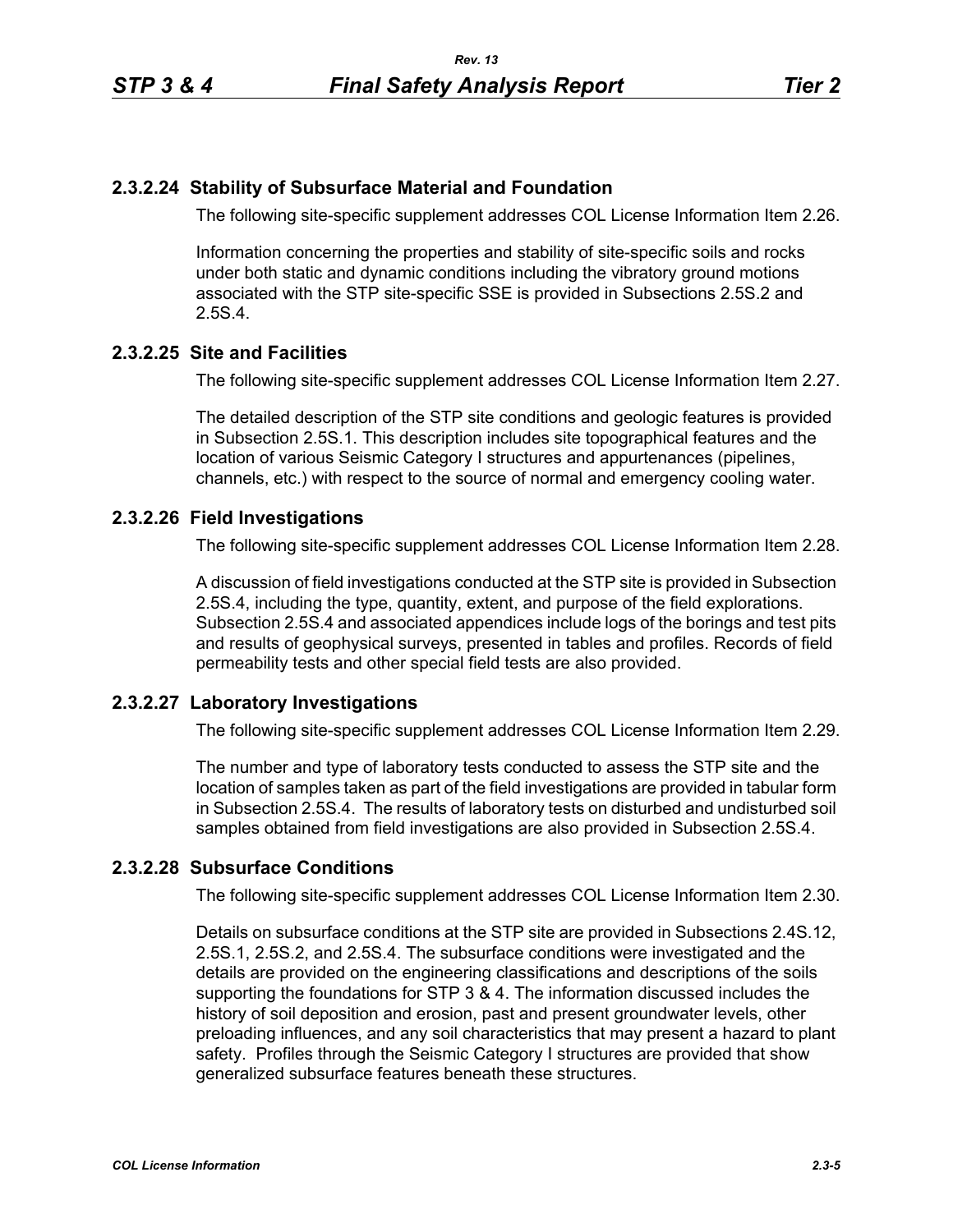# **2.3.2.29 Excavation and Backfilling for Foundation Construction**

The following site-specific supplement addresses COL License Information Item 2.31.

A description of the excavation and backfilling required for construction of the STP 3 & 4 foundations is provided in Subsection 2.5S.4. The site-specific soil properties below the base of the foundations are described. This description includes the configuration, along with detailed longitudinal sections and cross-sections of other safety-related STP 3 & 4 structures, including the ultimate heat sinks (UHS) and Seismic Category I buried pipes and electrical ducts. Data concerning the extent (horizontally and vertically) of all Seismic Category I excavations, fills, and slopes are provided. The locations, elevations, and grades for excavated slopes are described and shown on plot plans and typical cross-sections. A discussion of excavating and dewatering methods, excavation depths below grade, field inspection and testing of excavations, protection of foundation excavations from deterioration during construction, and the foundation dental fill work is provided in Subsections 2.4S.12 and 2.5S.4. The sources, quantities, and static and dynamic engineering properties of borrowed materials are described.

## **2.3.2.30 Effect of Groundwater**

The following site-specific supplement addresses COL License Information Item 2.32.

An analysis of the groundwater conditions at the STP site is provided in Subsections 2.4S.12 and 2.5S.4, including the effects of groundwater on site geotechnical properties such as total and effective unit weights, cohesion and angle of internal friction, and dynamic soil properties.

## **2.3.2.31 Liquefaction Potential**

The following site-specific supplement addresses COL License Information Item 2.33.

The liquefaction potential for the STP site under and around all Seismic Category I structures, including Category I buried pipelines and electrical ducts, is addressed in Subsection 2.5S.4. Justification for the selection of the soil properties used in the liquefaction potential evaluation (e.g., laboratory tests, field tests, and published data), the magnitude and duration of the earthquake, and the number of cycles of earthquakes is also provided in Subsection 2.5S.4.

## **2.3.2.32 Response of Soil and Rock to Dynamic Loading**

The following site-specific supplement addresses COL License Information Item 2.34.

The dynamic soil properties for the STP site, in terms of shear modulus and material damping as a function of shear strain, are discussed in Subsection 2.5S.4. These strain-dependent properties are used in the determination of the ground motion response spectra (site-specific SSE). Due to the depth to rock at the STP site, only soil properties are investigated for STP 3 & 4.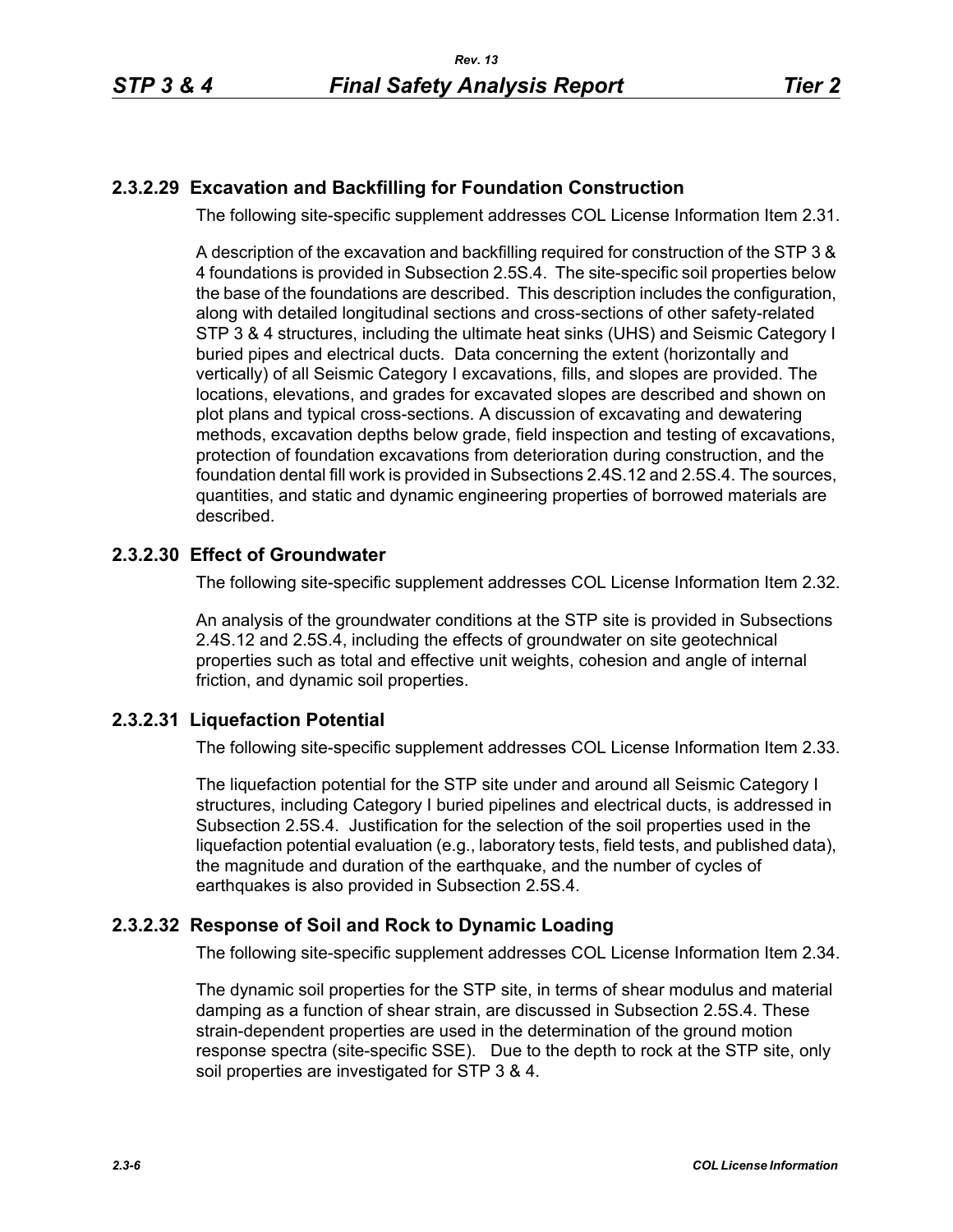## **2.3.2.33 Minimum Soil Bearing Capacity**

The following site-specific supplement addresses COL License Information Item 2.35.

Minimum static bearing capacity at the foundation level of the Reactor and Control Buildings is discussed in Subsection 2.5S.4. Bearing capacity of the foundation material for the other STP 3 & 4 safety-related facilities is also discussed in Subsection 2.5S.4.

### **2.3.2.34 Earth Pressures**

The following site-specific supplement addresses COL License Information Item 2.36.

The site-specific evaluation of static and dynamic lateral earth pressures and hydrostatic groundwater pressures acting on the STP 3 & 4 safety-related facilities is provided in Subsection 2.5S.4.

### **2.3.2.35 Soil Properties for Seismic Analysis of Buried Pipes**

The following site-specific supplement addresses COL License Information Item 2.37.

The soil properties used for the seismic analysis of Seismic Category I buried pipes and electrical conduits for STP 3 & 4 are provided in Subsection 2.5S.4.

## **2.3.2.36 Static and Dynamic Stability of Facilities**

The following site-specific supplement addresses COL License Information Item 2.38.

A description of the static and dynamic stability of the STP 3 & 4 facilities is provided in Subsection 2.5S.4. This information includes a discussion of the site-specific stability evaluation performed for the safety-related facilities including foundation rebound, settlement, differential settlement, and bearing capacity. The assumptions made in the stability analyses will be confirmed by as-built data, and the FSAR will be updated in accordance with 10 CFR 50.71(e) to provide confirmation that the as-built data are bounded by the assumptions. (COM 2.3-1)

#### **2.3.2.37 Subsurface Instrumentation**

The following site-specific supplement addresses COL License Information Item 2.39.

Instrumentation used for surveillance of the performance of the foundations for STP 3 & 4 safety-related structures is described in Subsection 2.5S.4. Monitoring program specifications, developed during the detailed stage of the project, addresses issues such as the installation of a sufficient quantity of instruments in the excavation zone, monitoring and recording frequency, and evaluation of the magnitude of subgrade rebound and structure settlement during excavation, dewatering, and subsequent foundation construction.

#### **2.3.2.38 Stability of Slopes**

The following site-specific supplement addresses COL License Information Item 2.40.